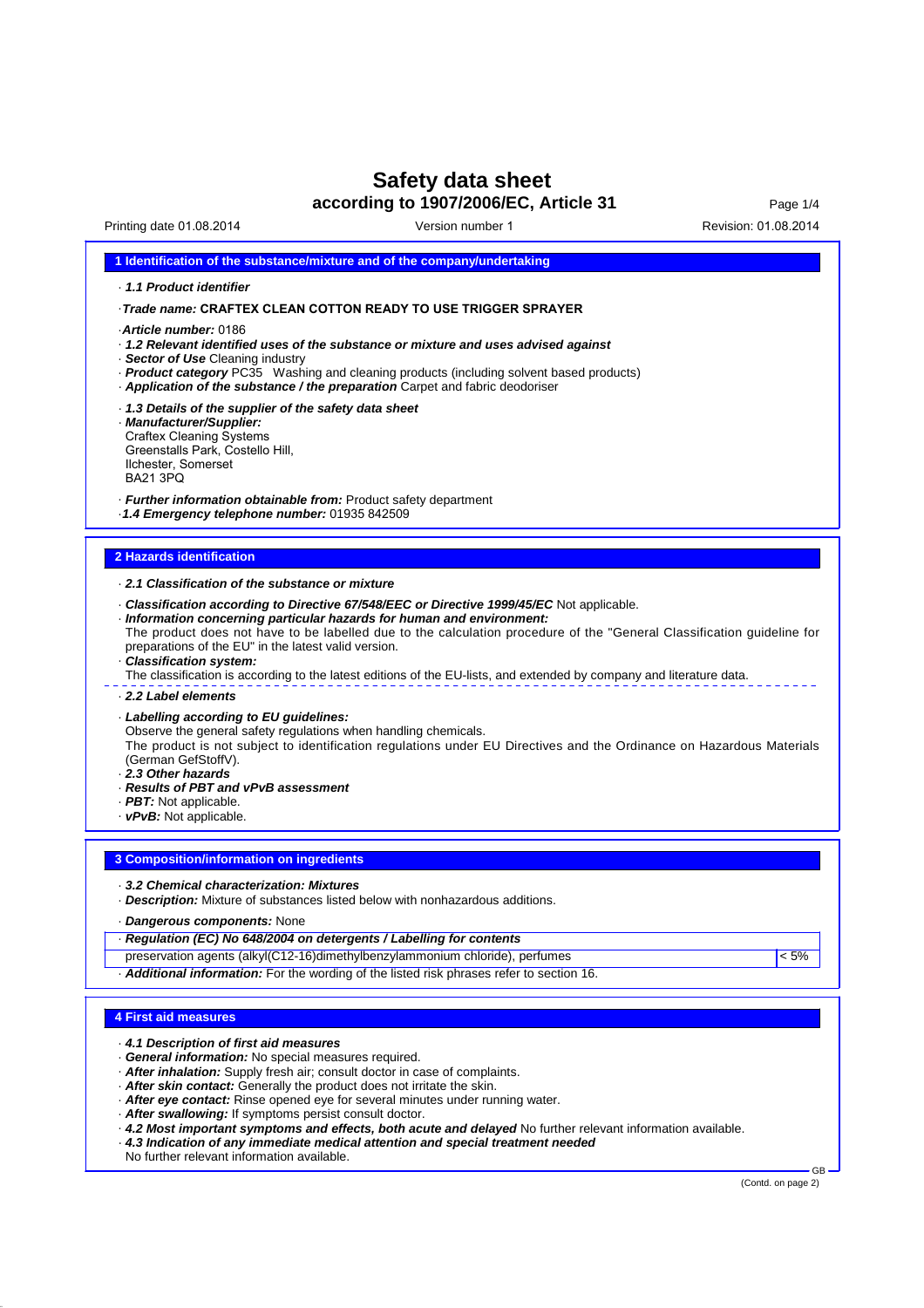# **Safety data sheet according to 1907/2006/EC, Article 31**

Printing date 01.08.2014 **Revision: 01.08.2014** Revision: 01.08.2014 Version number 1

# **Trade name: CRAFTEX CLEAN COTTON READY TO USE TRIGGER SPRAYER**

(Contd. of page 1)

## **5 Firefighting measures**

- · **5.1 Extinguishing media**
- · **Suitable extinguishing agents:** CO2, powder or water spray. Fight larger fires with water spray or alcohol resistant foam.
- · **5.2 Special hazards arising from the substance or mixture** No further relevant information available.
- · **5.3 Advice for firefighters**
- · **Protective equipment:** No special measures required.

# **6 Accidental release measures**

- · **6.1 Personal precautions, protective equipment and emergency procedures** Not required.
- · **6.2 Environmental precautions:**
- Dilute with plenty of water.
- Do not allow to enter sewers/ surface or ground water.
- · **6.3 Methods and material for containment and cleaning up:**
- Absorb with liquid-binding material (sand, diatomite, acid binders, universal binders, sawdust).
- · **6.4 Reference to other sections**
- No dangerous substances are released.
- See Section 7 for information on safe handling.

See Section 8 for information on personal protection equipment.

See Section 13 for disposal information.

#### **7 Handling and storage**

· **7.1 Precautions for safe handling** No special measures required.

- · **Information about fire and explosion protection:** No special measures required.
- · **7.2 Conditions for safe storage, including any incompatibilities**
- · **Storage:**
- · **Requirements to be met by storerooms and receptacles:** No special requirements.
- · **Information about storage in one common storage facility:** Not required.
- · **Further information about storage conditions:** None.
- · **7.3 Specific end use(s)** No further relevant information available.

#### **8 Exposure controls/personal protection**

- · **Additional information about design of technical facilities:** No further data; see item 7.
- · **8.1 Control parameters**
- · **Ingredients with limit values that require monitoring at the workplace:**

The product does not contain any relevant quantities of materials with critical values that have to be monitored at the workplace

· **Additional information:** The lists valid during the making were used as basis.

- · **8.2 Exposure controls**
- · **Personal protective equipment:**
- · **General protective and hygienic measures:**
- The usual precautionary measures are to be adhered to when handling chemicals.
- · **Respiratory protection:** Not required.
- · **Protection of hands:**

The glove material has to be impermeable and resistant to the product/ the substance/ the preparation.

Due to missing tests no recommendation to the glove material can be given for the product/ the preparation/ the chemical mixture.

Selection of the glove material on consideration of the penetration times, rates of diffusion and the degradation · **Material of gloves**

The selection of the suitable gloves does not only depend on the material, but also on further marks of quality and varies from manufacturer to manufacturer. As the product is a preparation of several substances, the resistance of the glove material can not be calculated in advance and has therefore to be checked prior to the application.

· **Penetration time of glove material**

The exact break through time has to be found out by the manufacturer of the protective gloves and has to be observed.

· **Eye protection:** Goggles recommended.

| . 9.1 Information on basic physical and chemical properties<br>General Information |                 |  |  |  |
|------------------------------------------------------------------------------------|-----------------|--|--|--|
| Appearance:                                                                        |                 |  |  |  |
| Form:                                                                              | Liquid          |  |  |  |
| Colour:                                                                            | Cream coloured  |  |  |  |
| Odour:                                                                             | Clean Cotton    |  |  |  |
| Odour threshold:                                                                   | Not determined. |  |  |  |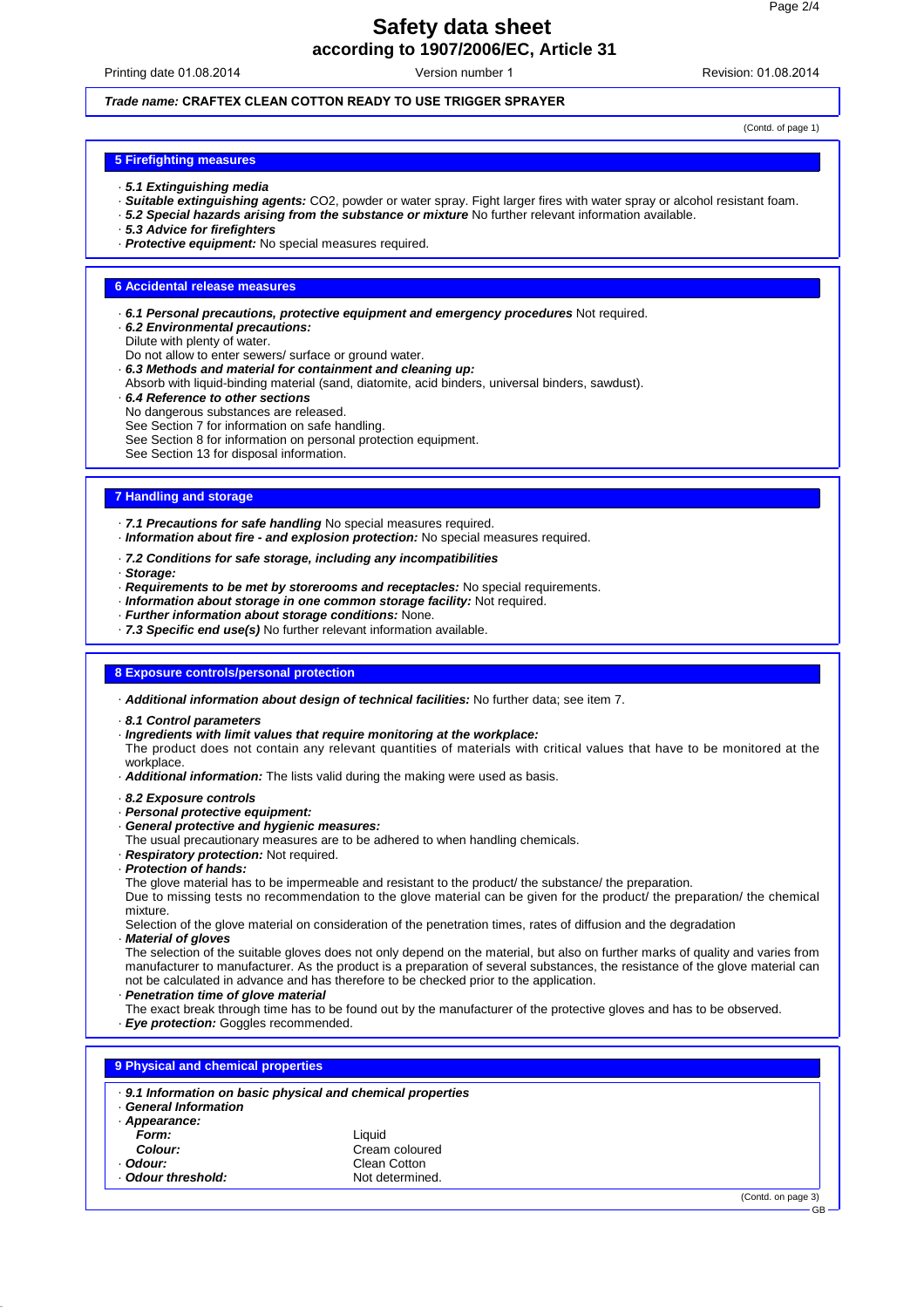# **Safety data sheet according to 1907/2006/EC, Article 31**

Printing date 01.08.2014 **Revision: 01.08.2014** Revision: 01.08.2014

Version number 1

# **Trade name: CRAFTEX CLEAN COTTON READY TO USE TRIGGER SPRAYER**

|                                                                                     | (Contd. of page 2)                                                       |  |
|-------------------------------------------------------------------------------------|--------------------------------------------------------------------------|--|
| · pH-value at 20 ℃:                                                                 | 6.5                                                                      |  |
| Change in condition<br>Melting point/Melting range:<br>Boiling point/Boiling range: | Undetermined.<br>Undetermined.                                           |  |
| · Flash point:                                                                      | Not applicable.                                                          |  |
| · Flammability (solid, gaseous):                                                    | Not applicable.                                                          |  |
| · Ignition temperature:                                                             |                                                                          |  |
| <b>Decomposition temperature:</b>                                                   | Not determined.                                                          |  |
| · Self-igniting:                                                                    | Product is not selfigniting.                                             |  |
| · Danger of explosion:                                                              | Product does not present an explosion hazard.                            |  |
| · Explosion limits:<br>Lower:<br>Upper:                                             | Not determined.<br>Not determined.                                       |  |
| · Vapour pressure:                                                                  | Not determined.                                                          |  |
| · Density:<br>· Relative density<br>· Vapour density<br>· Evaporation rate          | Not determined.<br>Not determined.<br>Not determined.<br>Not determined. |  |
| · Solubility in / Miscibility with<br>water:                                        | Fully miscible.                                                          |  |
| · Partition coefficient (n-octanol/water): Not determined.                          |                                                                          |  |
| · Viscosity:<br>Dynamic:<br>Kinematic:                                              | Not determined.<br>Not determined.                                       |  |
| · Solvent content:<br><b>Organic solvents:</b><br>- 9.2 Other information           | 0.0%<br>No further relevant information available.                       |  |

#### **10 Stability and reactivity**

- · **10.1 Reactivity**
- · **10.2 Chemical stability**
- · **Thermal decomposition / conditions to be avoided:** No decomposition if used according to specifications.
- · **10.3 Possibility of hazardous reactions** No dangerous reactions known.
- · **10.4 Conditions to avoid** No further relevant information available.
- · **10.5 Incompatible materials:** No further relevant information available.
- · **10.6 Hazardous decomposition products:** No dangerous decomposition products known.

#### **11 Toxicological information**

- · **11.1 Information on toxicological effects**
- · **Acute toxicity:**
- · **Primary irritant effect:**
- · **on the skin:** No irritant effect.
- · **on the eye:** No irritating effect.
- · **Sensitization:** No sensitizing effects known.
- · **Additional toxicological information:**

The product is not subject to classification according to the calculation method of the General EU Classification Guidelines for Preparations as issued in the latest version.

When used and handled according to specifications, the product does not have any harmful effects to our experience and the information provided to us.

## **12 Ecological information**

- · **12.1 Toxicity**
- · **Aquatic toxicity:** No further relevant information available.
- · **12.2 Persistence and degradability** No further relevant information available.
- · **12.3 Bioaccumulative potential** No further relevant information available.
- · **12.4 Mobility in soil** No further relevant information available.
- · **Additional ecological information:**
- · **General notes:**

Water hazard class 1 (German Regulation) (Self-assessment): slightly hazardous for water

Do not allow undiluted product or large quantities of it to reach ground water, water course or sewage system.

(Contd. on page 4)

GB